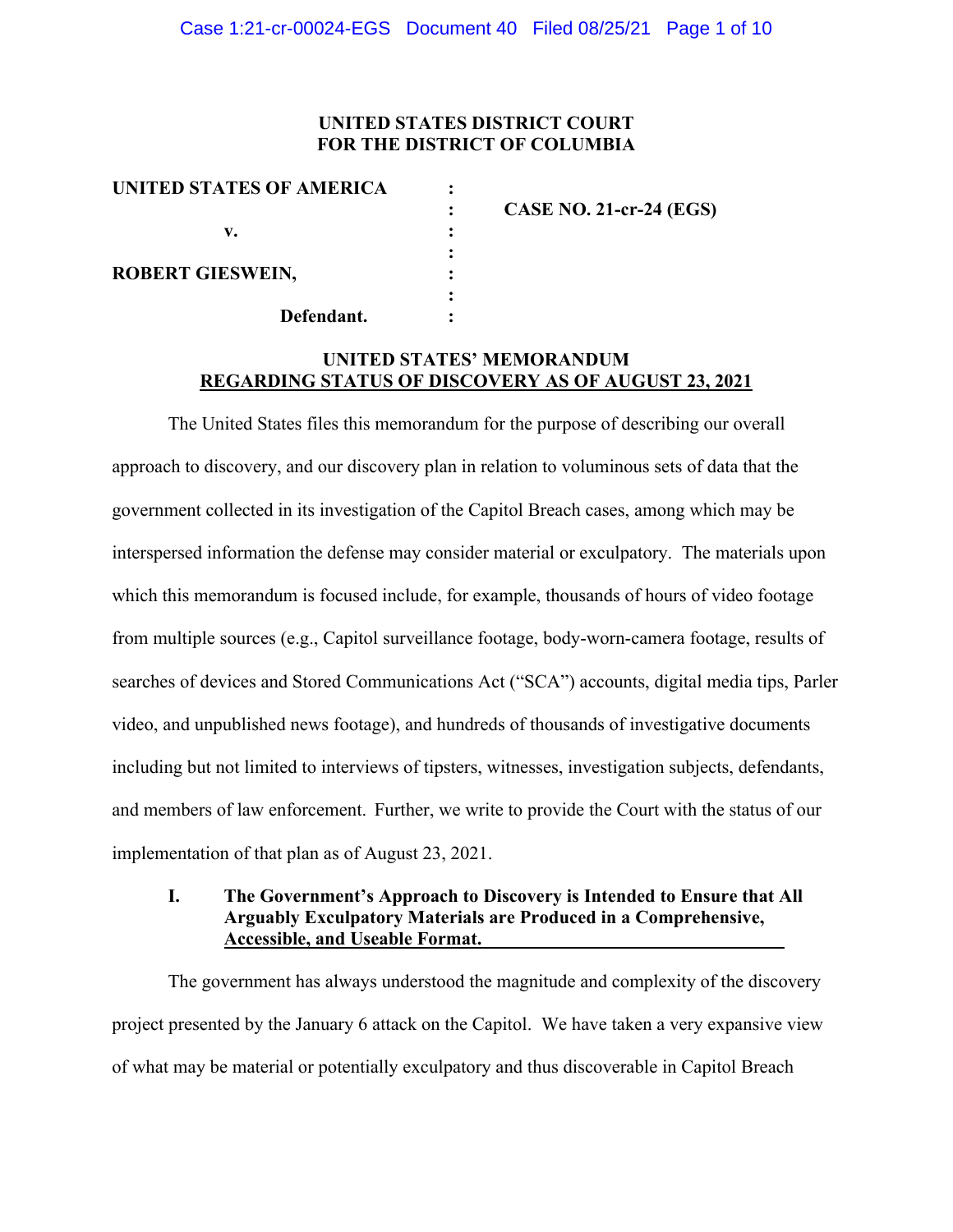### Case 1:21-cr-00024-EGS Document 40 Filed 08/25/21 Page 2 of 10

cases. Defense counsel in Capitol Breach cases have made requests including any and all information that captures an individual defendant's conduct or statements; shows people "peacefully walking around the Capitol"; or suggests that a member (or members) of law enforcement allowed people to enter or remain in the Capitol or on restricted grounds, acted friendly or sympathetic to the rioters, or otherwise failed to do their jobs. Of course, there may be additional types of information a defendant may consider material or exculpatory, but since the government does not know the defense theory in any particular case, it is impossible to for the government to determine what other types of information a defendant may believe to be material.

To the extent the type of information described above may exist, it may be interspersed among the voluminous sets of data referenced above. Given the volume of material, and because "[d]efendants are in a better position to determine what evidence they believe is exculpatory and will help in their defense,"<sup>1</sup> it is our intent to provide the defense with all data that may contain such information, but in a manner that will facilitate search, retrieval, sorting, and management of that information.

<sup>1</sup> *United States v. Meek,* No. 19-cr-00378-JMS-MJD, 2021 WL 1049773 \*5 (S.D. Ind. 2021). *See also United States v. Ohle*, No. S3 08 CR 1109 (JSR), 2011 WL 651849 \*4 (S.D.N.Y. 2011)(not reported in F.Supp.2d)("placing a higher burden on the Government to uncover such evidence would place prosecutors in the untenable position of having to prepare both sides of the case at once. Indeed, the adversarial system presumes that the defense will be more highly motivated to uncover exculpatory evidence, so if anything the onus is on defense counsel to conduct a more diligent search for material potentially favorable to his client. This is especially true considering that, if exculpatory evidence exists, the defense is in the best position to know what such evidence might be and where it might be located.")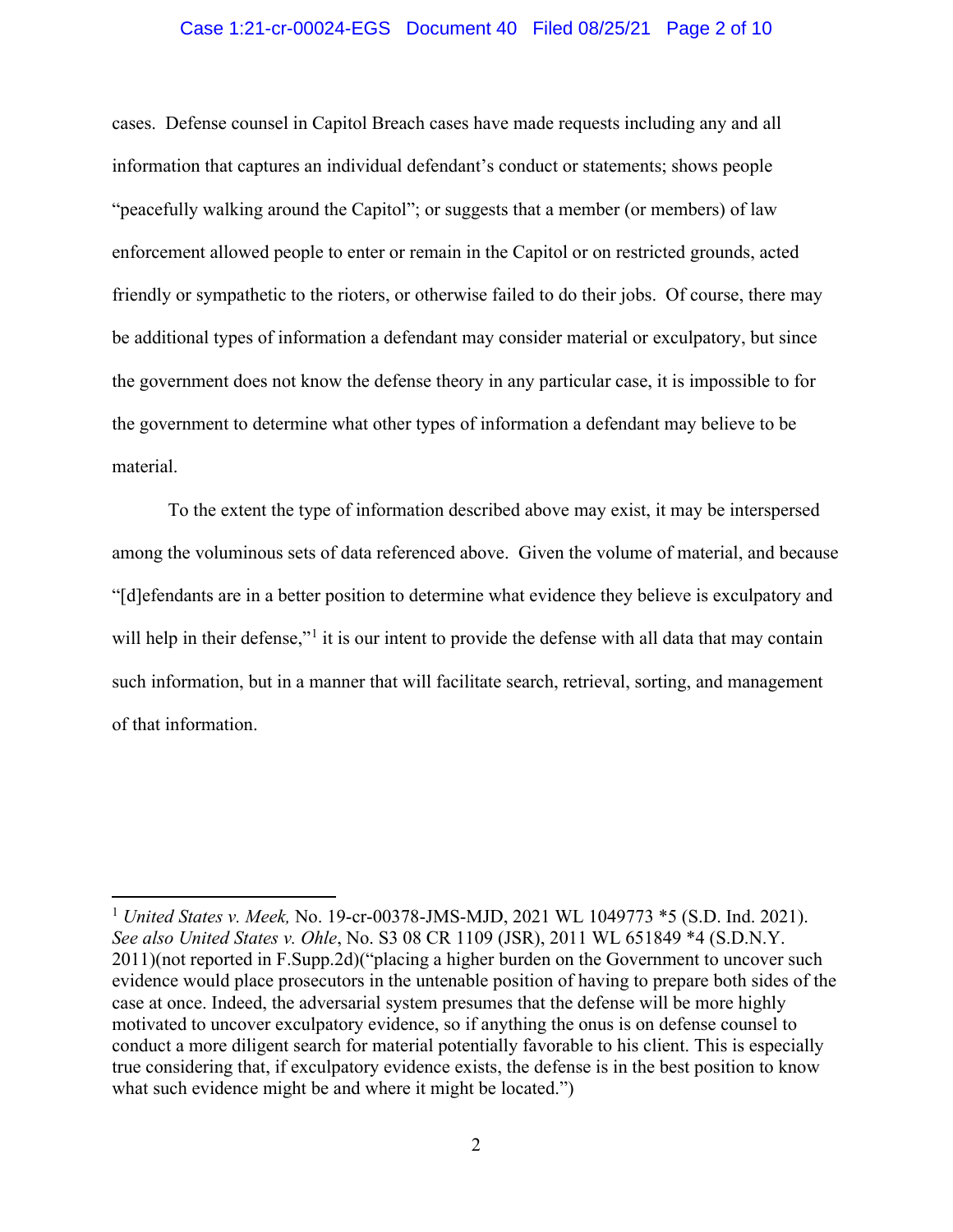## **II. Our General Plan for Production of Voluminous Materials Involves Two Separate Platforms.**

We have developed and begun implementing a plan to use two primary platforms to process and produce discoverable voluminous materials: one for documents (e.g., items such as law enforcement investigation files and business records) and one for digital materials (e.g., video footage). (These two platforms have frequently been referred to as our "database" although, in fact, they are two separate information repositories hosted by unrelated vendors.) We are working collaboratively with Federal Public Defender ("FPD") leadership and electronic discovery experts, including Sean Broderick, the National Litigation Support Administrator for the Administrative Office of the U.S. Courts, Defender Services Office, to ensure that Federal Public Defender offices nationwide that are working on Capitol Breach cases, counsel that are appointed under the Criminal Justice Act, and retained counsel for people who are financially unable to obtain these services will have access to the same platforms, including technological functionality commensurate to that available to the government, for the purpose of receiving and reviewing discoverable materials.

# **A. We will Share Documents from Our Own Relativity Workspace to a Defense Relativity Workspace, and are Making Rolling Productions Via Alternative Means Until the Defense Workspace is Available.**

### **1. Overview**

Deloitte is hosting a Relativity database, or "workspace," for the government to manage and produce documents. Relativity is a cloud-based eDiscovery platform that offers functionalities including document organization, review, production, and analytics within a single environment, and is an industry leader in eDiscovery hosting. As further elaborated below, we are in the process of ingesting hundreds of thousands of documents into our Relativity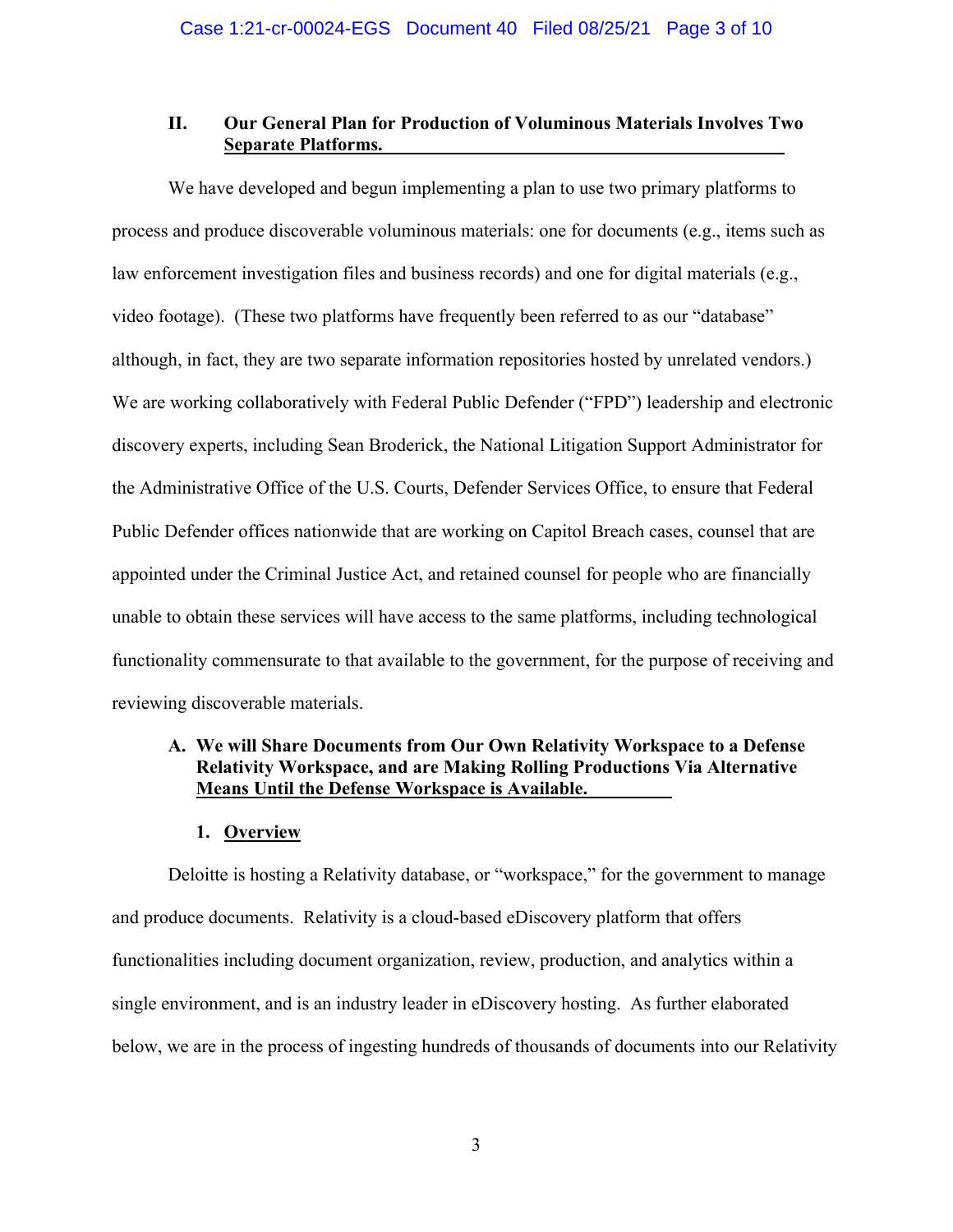#### Case 1:21-cr-00024-EGS Document 40 Filed 08/25/21 Page 4 of 10

workspace, so that we may review them, process them, and produce the documents as appropriate to the defense.

Ultimately, our plan is for all discoverable documents to be shared to a wholly separate defense Relativity workspace, also hosted by Deloitte, but wholly inaccessible to the government. Deloitte is currently creating such a defense workspace within Relativity for receipt of discoverable documents, and we are working toward a modification of our contract to fund the additional hosting and support of that database.<sup>2</sup>

A Relativity workspace will allow Capitol Breach defense teams to leverage Relativity's search and analytics capabilities to search the voluminous documents we expect to produce for information they believe may be material to their individual cases. Defense teams will be able to perform key term searches and metadata searches across hundreds of thousands of documents in the defense workspace. Further, in conjunction with any staff they designate to support their workspace, they will be able to design coding panes that allow them to "tag" items received in discovery as they deem relevant to their cases, e.g., by location ("Lower West Terrace") or

 $2$  Hosting refers to storing and organizing documents in a case within a database for document review, organizing, searching, categorizing, and redacting, and providing users with accounts to access the database. Typically, providing discovery in a format that allows it to be loaded into a database satisfies the government's discovery obligations. We understand that neither the Federal Public Defender nor the Criminal Justice Act panel has a vehicle in place through which they may engage in expedited contracting for the hosting and licensing services that are necessary to meet the demands of this unprecedented volume of materials. Thus, the government has agreed to provide the necessary hosting and licensing services through Deloitte. The government has been closely coordinating with FPD to ensure that when we modify our contract with Deloitte, we obtain sufficient licenses to cover the needs of current cases as well as those of cases that may be brought in the future.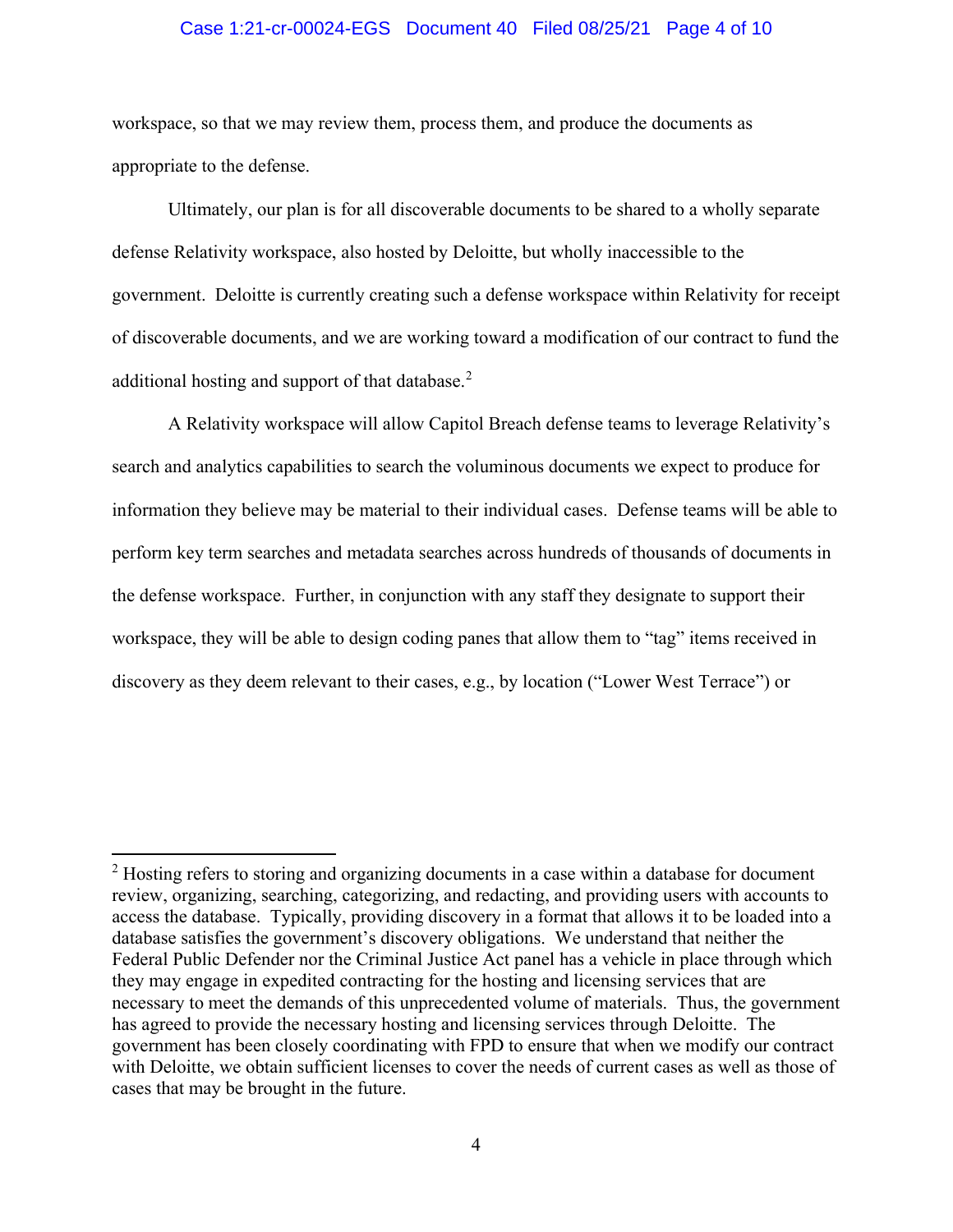#### Case 1:21-cr-00024-EGS Document 40 Filed 08/25/21 Page 5 of 10

defense theories of the case ("Police Let Defendants In"); and then generate search reports based on the results associated with a particular tag or multiple tags.<sup>3</sup>

As elaborated below, although Relativity significantly increases the pace at which we may review and process materials to make appropriate productions, performing these tasks correctly and comprehensively takes time. Nevertheless, we expect to begin making documentary productions from Relativity within the next two weeks, as discussed in more detail below, and will do so on a rolling basis going forward. Until the defense Relativity workspace is operational and defense accounts are established documents will continue to be produced in individualized cases via other available methods – most frequently cloud-based file sharing through USAfx.

# **2. The Government is Steadily Populating its Own Relativity Database with Materials.**

We have already populated our Relativity database with over 30,000 records from the U.S. Capitol Police ("USCP") and USCP reports related to allegations of misconduct by law enforcement in connection with the events of January 6, 2021. We are currently using our Relativity platform to process materials related to allegations of police misconduct and plan to make those reports available within approximately the next two weeks. Capitol Breach

<sup>&</sup>lt;sup>3</sup> We believe that to ensure defendants have meaningful access to the defense Relativity workspace, FPD will require additional support for the workspace. As the Court is aware, "Even if the discovery is produced in an optimal way, defense counsel may still need expert assistance, such as litigation support personnel, paralegals, or database vendors, to convert e-discovery into a format they can use and to decide what processing, software, and expertise is needed to assess the [Electronically Stored Information]." *See Criminal e-Discovery: A Pocket Guide for Judges*, Chapter II (Common Issues in Criminal e-Discovery), at 12.The *Pocket Guide* serves as a supplement to the federal judiciary's bench book. We are engaging in frequent and productive discussions with FPD in the effort to resolve contractual and technical details related to the implementation of an adequate support plan.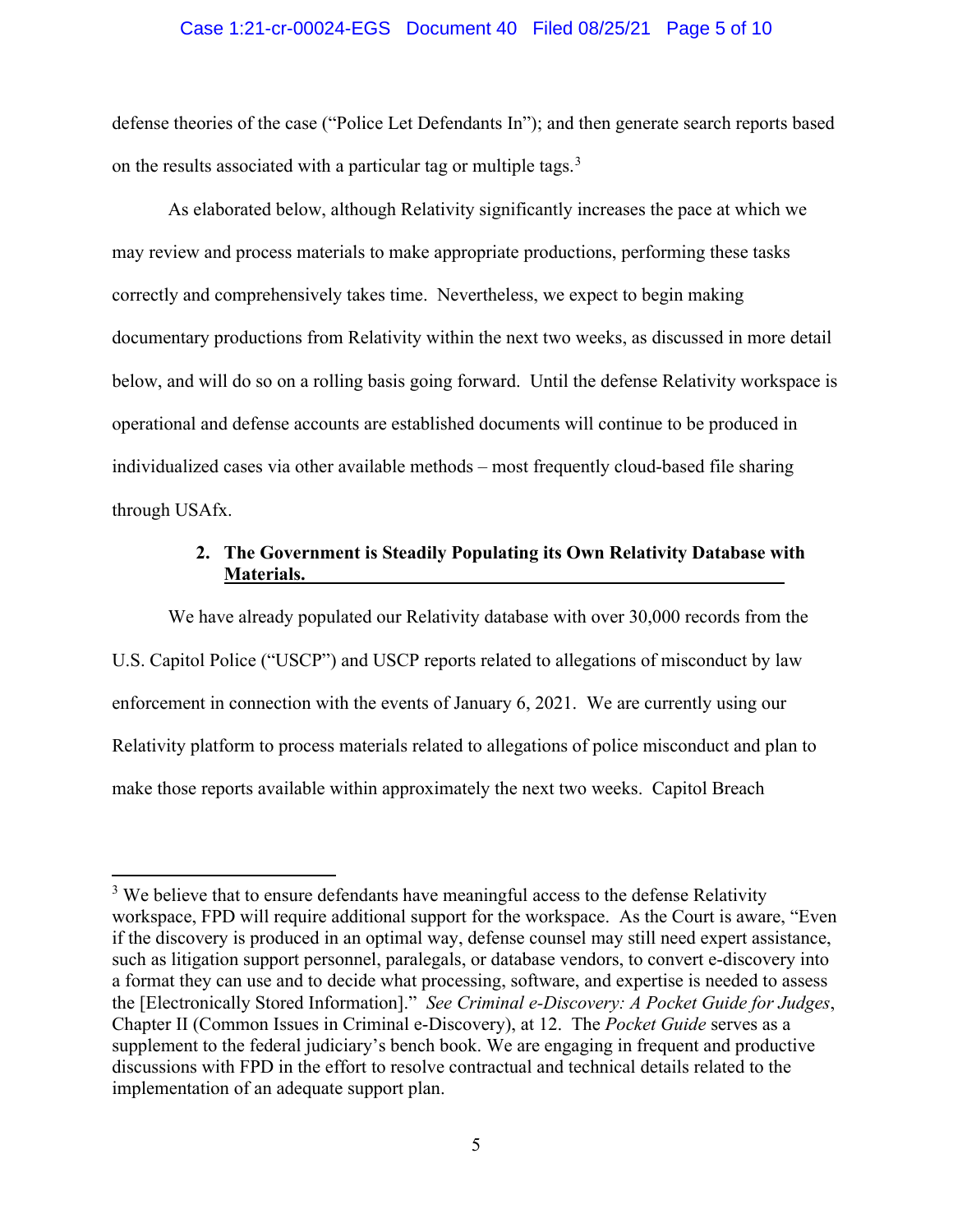### Case 1:21-cr-00024-EGS Document 40 Filed 08/25/21 Page 6 of 10

prosecution teams will disseminate these materials once they become available. We are prioritizing these materials and Metropolitan Police Department ("MPD") use-of-force investigation files because many defendants have requested them.

We are steadily working to ingest into Relativity potentially discoverable documents that we requested and received from multiple law enforcement agencies, while ensuring that materials that are or may be protected by Federal Rule of Criminal Procedure 6(e) are adequately protected. Of course, Federal Bureau of Investigation ("FBI") files account for the majority of documentary evidence that we will need to ingest and review. The FBI estimates that there are approximately 750,000 investigative memoranda and attachments in its files associated with the Capitol Breach investigation. We intend to organize, deduplicate, and produce these materials as appropriate, using all of Relativity's tools to do so as quickly as possible. As discussed below, however, these processes are not wholly automated, and will require both technical expertise and manual assistance.

#### **3. The Workflow in Processing Materials for Discovery Takes Time.**

The process of populating Relativity with potentially discoverable material, all in varied formats and from different sources, is complicated. It is *not* like copying and pasting a file, or even like duplicating a hard drive. Before the hundreds of thousands of investigative files at issue here are ever loaded to Relativity, they must be meaningfully organized into folder structures that will make sense to reviewers and recipients. The materials must also be qualitychecked, e.g., we must ensure that we have the password for protected documents, that the documents were provided in a format that will open, and that we remove irrelevant software and system files that would only cloud the workspace and confuse reviewers. After materials are loaded to Relativity, we must customize the manner in which they are displayed so as to be

6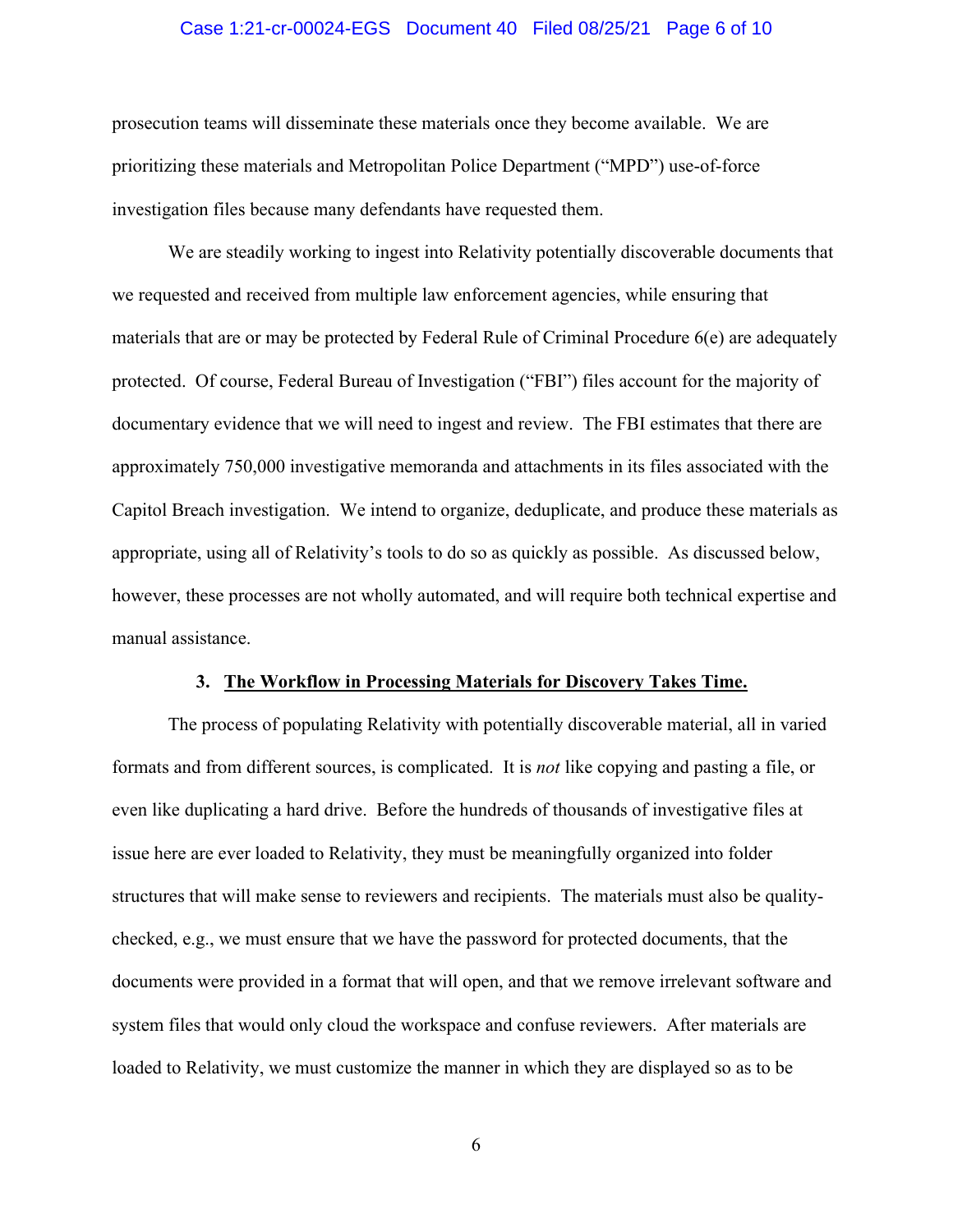#### Case 1:21-cr-00024-EGS Document 40 Filed 08/25/21 Page 7 of 10

meaningful to reviewers who will make discoverability determinations and apply appropriate redactions and sensitivity designations. Not all documents are created equal, e.g., financial records and forensic cell phone search reports cannot meaningfully be displayed in the same way.

All of these processes will be assisted by leveraging Relativity's tools as much as possible, such as by using keyword searches to identify items that must be excluded or redacted; and deduplication tools to recognize documents that have already been processed so that they are not analyzed or reproduced multiple times. Although these processes are time-consuming, they are necessary to avoid production of unorganized data dumps, unreadable files, and unusable databases; or a failure of the government to take adequate steps to prevent both victims and defendants' private information from being shared with hundreds of defendants.

# **B. We will Share Digital Evidence from Our Own Evidence.com Instance to a Defense Evidence.com Instance, and Make Rolling Productions as Digital Media is Processed.**

Relativity was primarily designed as document review platform and not to manage terabytes of digital evidence. Although it is technologically possible to view and share video evidence within Relativity, in this case, the volume of video would significantly reduce Relativity's performance speed.

Accordingly, we will use evidence.com as a platform to manage, review, and share digital media evidence. Evidence.com is a cloud-based digital evidence management system designed by Axon Enterprise, Inc. ("Axon"), an industry leader in body-worn-camera systems. Axon refers to a singular environment of evidence.com as an "instance." The government has agreed to fund a defense instance of evidence.com and to provide the necessary licensing services through Axon. This instance will be managed and administered by FPD, and the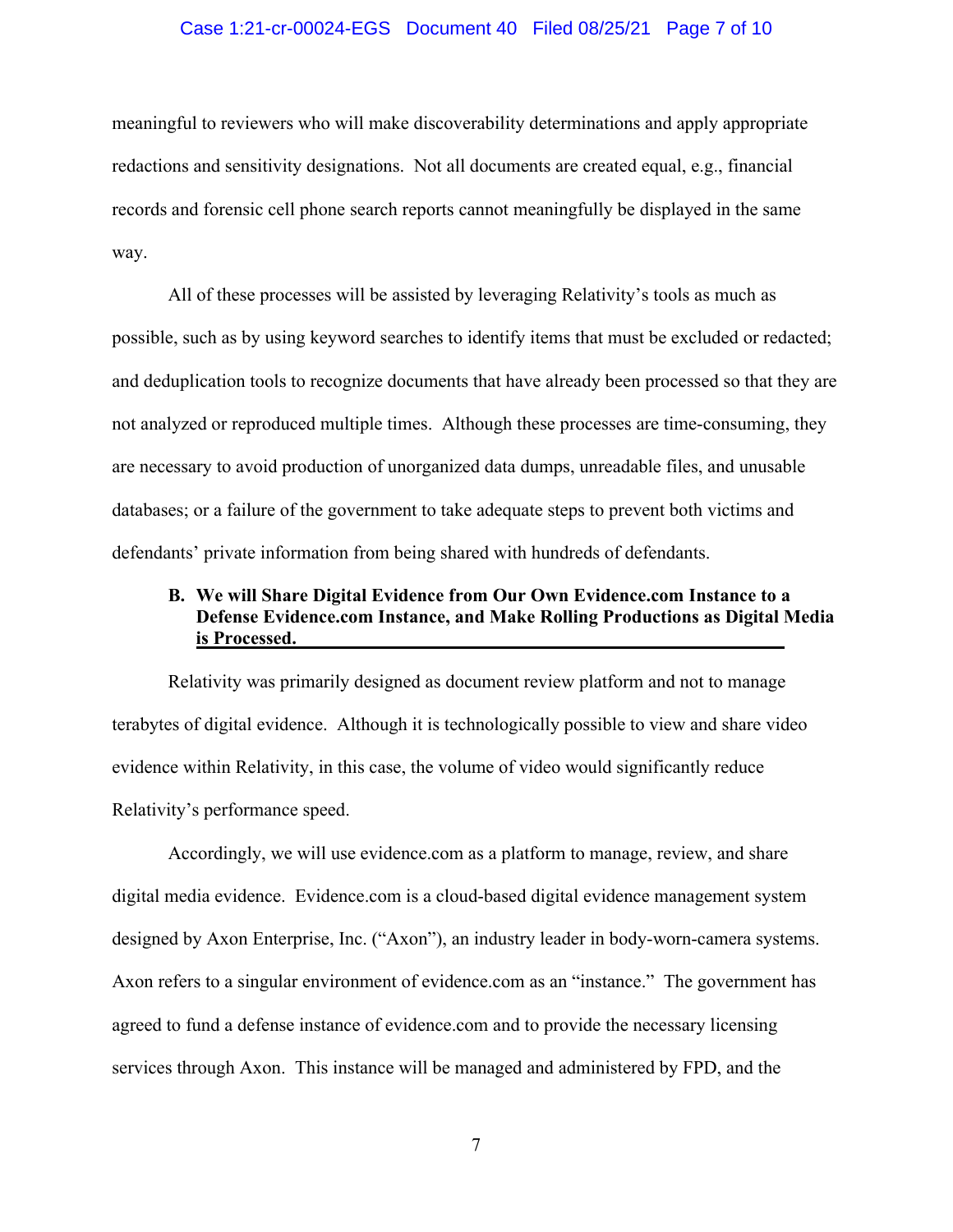#### Case 1:21-cr-00024-EGS Document 40 Filed 08/25/21 Page 8 of 10

government will have no ability to log into or retrieve information from this instance. As recently as Saturday, August 21, 2021, we consulted with representatives from Axon about our plan and we expect our contract with Axon will be modified expeditiously. As with Relativity, the government has been closely coordinating with FPD to ensure that we cover the needs of current cases as well as those of cases that may be brought in the future. We understand that legal defense teams will likely wish to share voluminous evidence with defendants. Axon has additional infrastructure referred to as my.evidence.com that will allow defense attorneys to share voluminous evidence with individual defendants.

We have already migrated over 2,900 body-worn-camera videos totaling over 2,300 hours (nearly 100 days) into our instance of evidence.com. For the reasons relayed above, from a technological perspective, we expect to be able to share this footage with FPD's evidence.com instance within approximately the next two weeks. Before we can share voluminous video footage with FPD, we must also ensure that the footage is adequately protected. Based on a review of the body-worn-camera footage conducted by our Office, the footage displays approximately 1,000 events that may be characterized as assaults on federal officers. As these officers now, or in the future may, qualify as victims under the Crime Victims Rights Act, they have the "right to be reasonably protected from the accused" and the "right to be treated with fairness and with respect of the victim's dignity and privacy." 18 U.S.C. §§ 3771(a)(1) and (8).

 When we share the footage, we also intend to share information we have developed that will help facilitate efficient defense review of body-worn-camera footage. For example:

• Individuals in our Office who reviewed all the body-worn-camera footage in our instance created a spreadsheet that identifies footage by agency, officer, video start time, a summary of events, and location of the camera in 15-minute increments. The locations are defined in zone map they created. We will share our zone map and the spreadsheet with the legal defense teams, subject to adequate protection.

8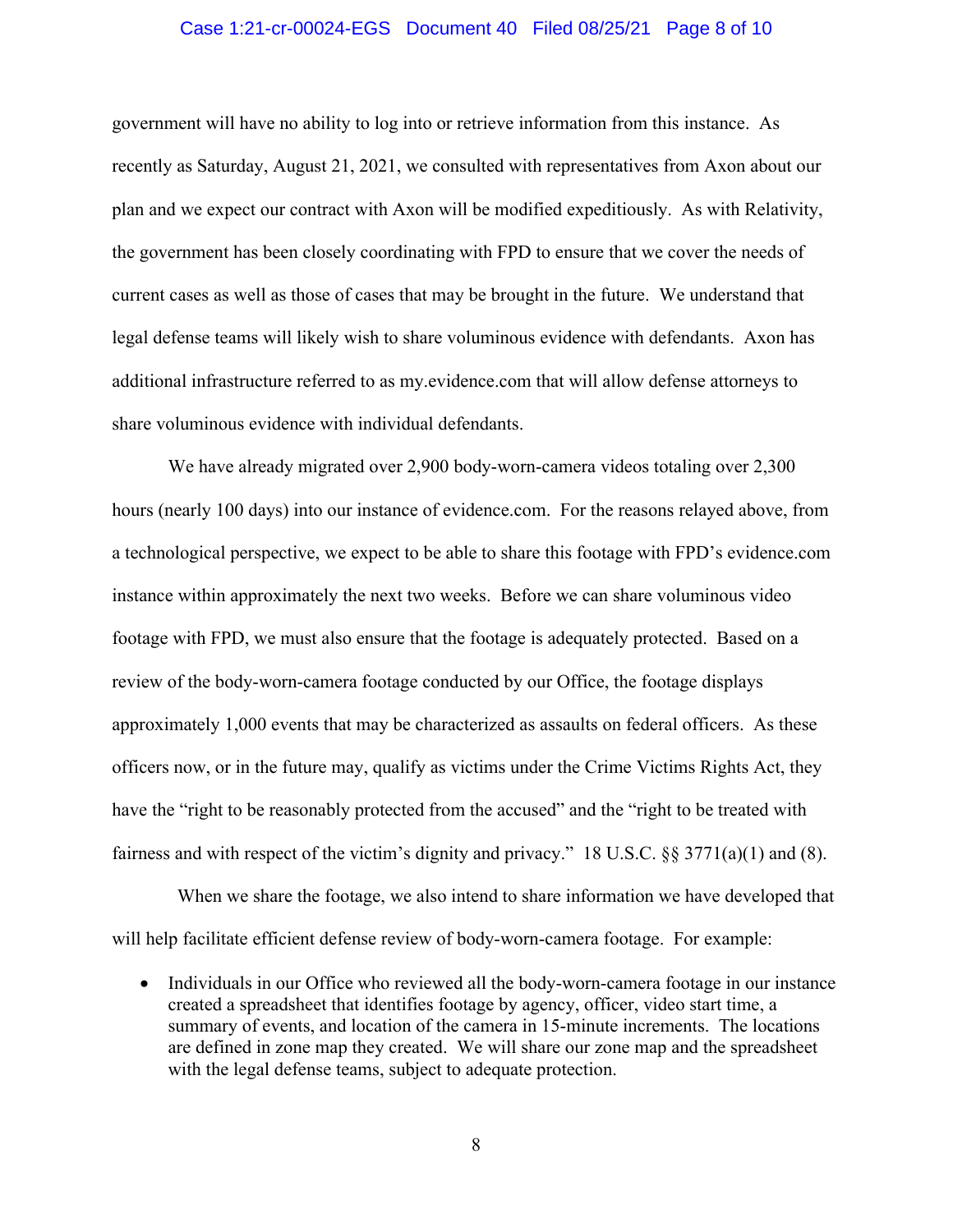### Case 1:21-cr-00024-EGS Document 40 Filed 08/25/21 Page 9 of 10

• We obtained from MPD Global Positioning Satellite ("GPS") information for radios that may be of assistance in identifying the location of officers whose body-worn-camera footage is relevant to the defense. We will share this information with the legal defense teams, subject to adequate protection.

We will continue to ingest video evidence into evidence.com on a rolling basis, and to produce it regularly. As evidence.com was designed to function in coordination with bodyworn-cameras designed by Axon, ingesting body-worn-camera footage into our instance was fairly simple. Other footage will need to be converted from proprietary formats before it can be ingested into evidence.com, and so processing will take longer.

At this time, the FBI is in the process of transmitting Capitol surveillance footage for ingestion into evidence.com. Because of the size of the footage, it will take several weeks to receive and ingest the footage. Based on our current understanding of the technical complexities involved, we expect to start rolling productions from 7,000 hours of footage that the USCP provided the FBI within approximately the next four weeks. An additional 7,000 hours of footage is not relevant to this case and, therefore will not be produced.